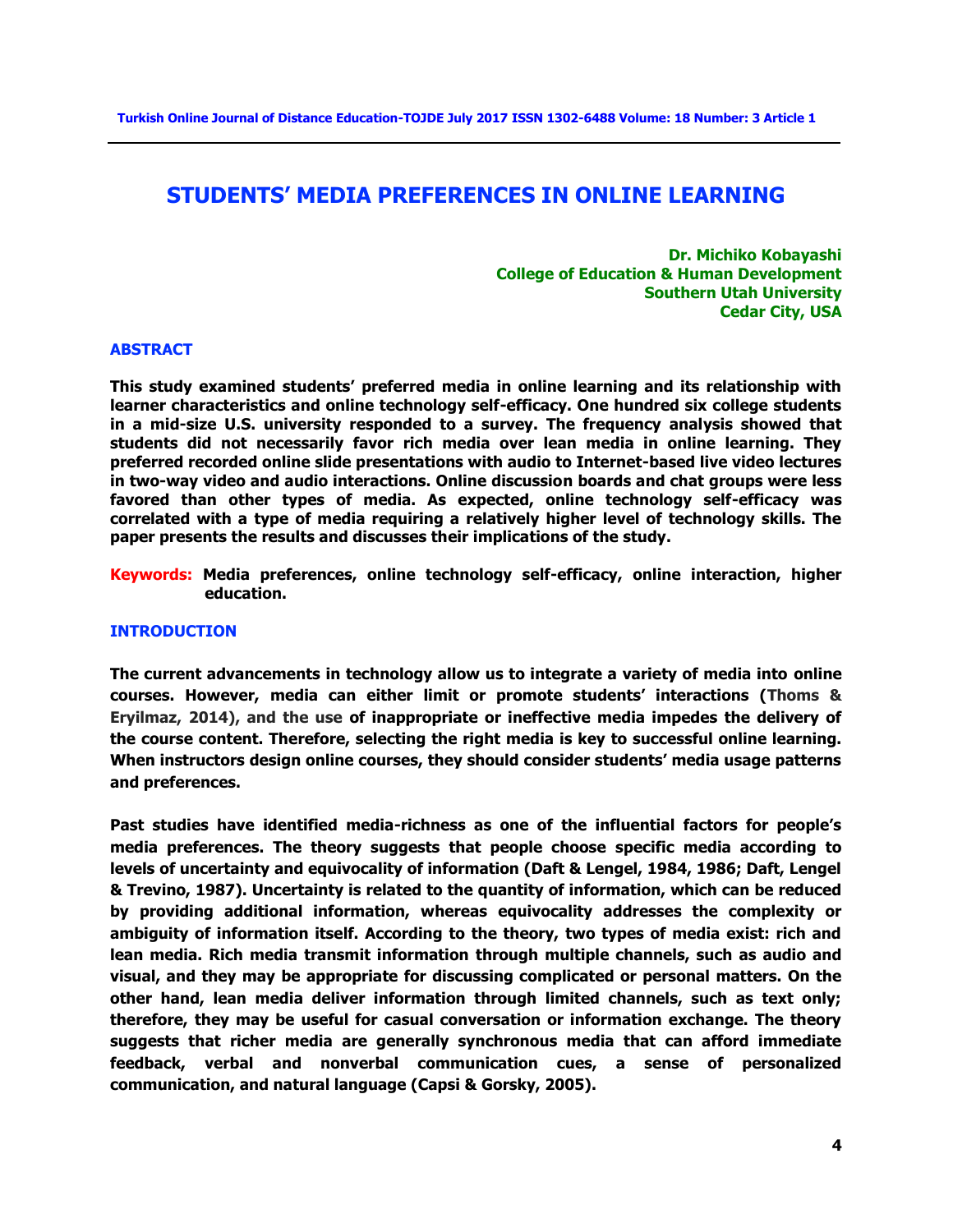**In the online learning context, students must rely on technology to obtain course materials and communicate with instructors and peers; therefore, their media preferences may be different from those in regular classroom settings. Capsi and Gorsky (2005) maintained that media choice in distance education is not merely determined by the level of media richness. Their study identified individuals' technology skills and social influence (e.g. group norms and peer pressures) as significant factors that affect media preferences. Similarly, Lightfoot (2009) added new dimensions to the media-richness theory and revealed that students' media preferences vary depending on gender, level of technology comfort, and the person with whom they are communicating.** 

**Zhao, Alexander, Perreault, Waldman, and Truell (2009) found that faculty's media preferences in distance education are different from those of students. In their study, both faculty and students preferred online lecture notes and assignments the most. However, in video conferencing formats, significant differences emerged. Faculty preferred TV-based two-way live lectures, whereas students preferred Internet-based two-way live video and audio lectures. Nowadays, the use of online videos is becoming increasingly popular in distance education, and some faculty members also record their lectures and upload them on course websites. In a recent study, Sadik (2015) compared different types of online videos and found that students perceive screencasting recordings to be more useful than lecture capture recordings.** 

**Furthermore, Morris (2013) found that online students prefer to use technology for learnercontent interaction more than for learner-learner interaction, and that both faculty and students perceived online discussion forums as the least important media. Consistent with Morris's findings, Kaiser's study (2011) also showed that the younger generation perceived online collaboration with peers as less important than older students. Another research also revealed that age and attitude toward technology are two strong predictors of how students approach studying in distance education. Younger students tend to have positive attitudes towards technology, whereas older students are more likely to use technology for deeper learning (Jelfs & Richardson, 2013). Furthermore, research has demonstrated that although faculty members tend to be reluctant to use social media for teaching (Brown, 2012), prior experience with e-learning or hybrid courses increases their use of social media (Manca & Ranieri, 2016). These findings are consistent with an earlier study showing that prior technology experience influences on media choice in the distance learning context (King & Xia, 1997), suggesting that because distance learners are more likely to use technology to complete their coursework compared to other students, prior distance learning experience may also affect students' media preferences.**

**Finally, one might expect that if online students use their preferred media, their course satisfaction would increase. According to the media richness theory (Daft & Lengel, 1984, 1986; Daft, Lengel & Trevino, 1987), face-to-face communication is assumed to be the richest medium and expected to be the most favorable communication means. However, Havice, Davis, Foxx, and Havice (2005) argued that although the use of rich media in online courses is more likely to boost student satisfaction, it can also increase the risk of technical problems, which in turn discourages students to use advanced technology. In addition, Cole (2016) revealed that online students tend to prefer face-to-face communication, yet their course satisfaction is independent of their preferences for face-to-face interaction, and is rather related to their communication satisfaction with instructors. These studies support Capsi and Gorsky's claim (2005) that students may not always prefer rich media to lean media in the online learning context.**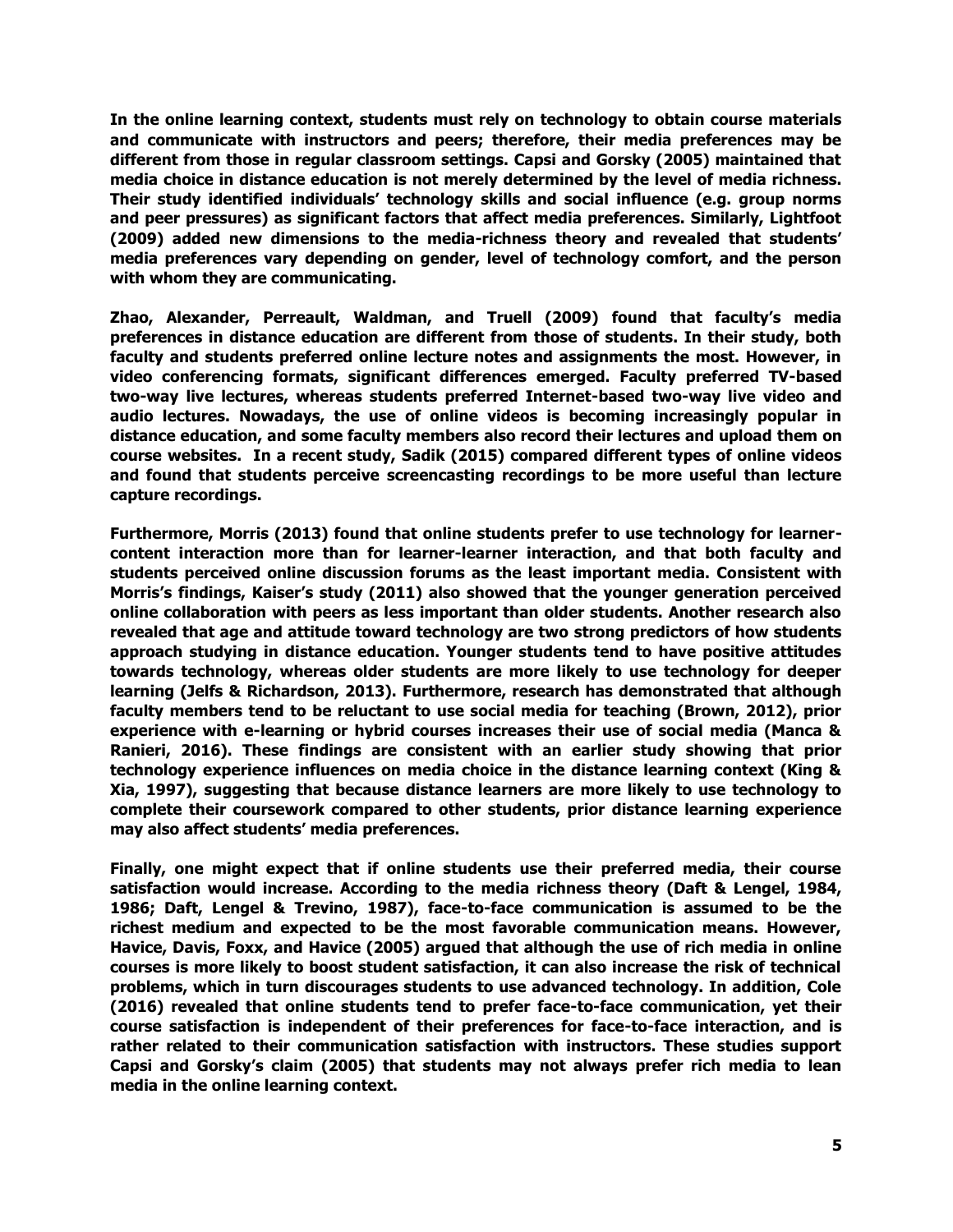**Bandura (1977) first introduced the theory of self-efficacy, which refers to the level of confidence in one's own ability to perform a particular task or accomplish a goal successfully. Self-efficacy is context dependent and affected by different factors, such as self-esteem, prior experience, task value, interest/motivation, and support by instructors or peers (Alkharusi, 2013; Hsiao, Tu, & Chung, 2012; Jian-Feng, Ze-Wei, & Xue-Ting, 2015). Online technology self-efficacy (OTSE) is one type of self-efficacy related to computer skills and is necessary for online communication or interaction with peers and instructors. As noted earlier, levels of technology skills and comfort influence media choice; therefore, it is assumed that OTES is more likely to affect students' media preferences.** 

**Miltiadou and Yu (2000) developed an online technology self-efficacy scale (OTSES) and demonstrated its validity and reliability in their study. Other researchers also used the OTSES to examine the relationship between learners' characteristics and OTSE. For example, Yukselturk and Top (2013) found that males tend to have a higher level of OTSE compared to females. Moreover, Wang, Shannon, and Ross (2013) also revealed that the number of previous online courses taken influenced OTSE levels. Their finding aligns with research by Eastin and LaRose (2000), which found that students with limited online learning experience have a lower level of OTSE. Lee (2015) also found that OTSE changes over time; as students' use of online technology increases, their OTSE also increases. Furthermore, Wang et al. (2013) reported that OTSE is significantly related to the final grade in the most recent online course. Taken together, these studies suggest that females or students with limited and unsuccessful online learning experiences are less likely to choose rich media or a high level of technology.**

# **Research Questions**

**In summary, a number of factors appear to be related to online students' media preferences. Learner characteristics such as age, gender, and prior online learning experiences have emerged as influential factors. Based on past research, it is also assumed that OTSE is more likely to affect students' media preferences, and that students with a higher level of OTSE are more likely to favor rich media over lean media. The purpose of the study was to investigate online students' preferred media and its relationship with demographic features and OTSE. The research questions included:**

- **What types of media do college students perceive to be useful in online learning?**
- **Is there a relationship between students' demographic features and preferred media in online learning?**
- **Is there a relationship between OTSE and preferred media in online learning?**

# **METHODOLOGY**

**Participants in the study were recruited from students majoring in education at a rural, midsize U.S. university. These participants had taken at least one college-level online course. The study employed a convenient sampling method; the survey was anonymous and distributed online as well as in print. The total number of participants was 106. The survey consisted of three sections: participants' demographics, online technology self-efficacy, and preferred media in online learning. The participants' demographics are described in the results section.**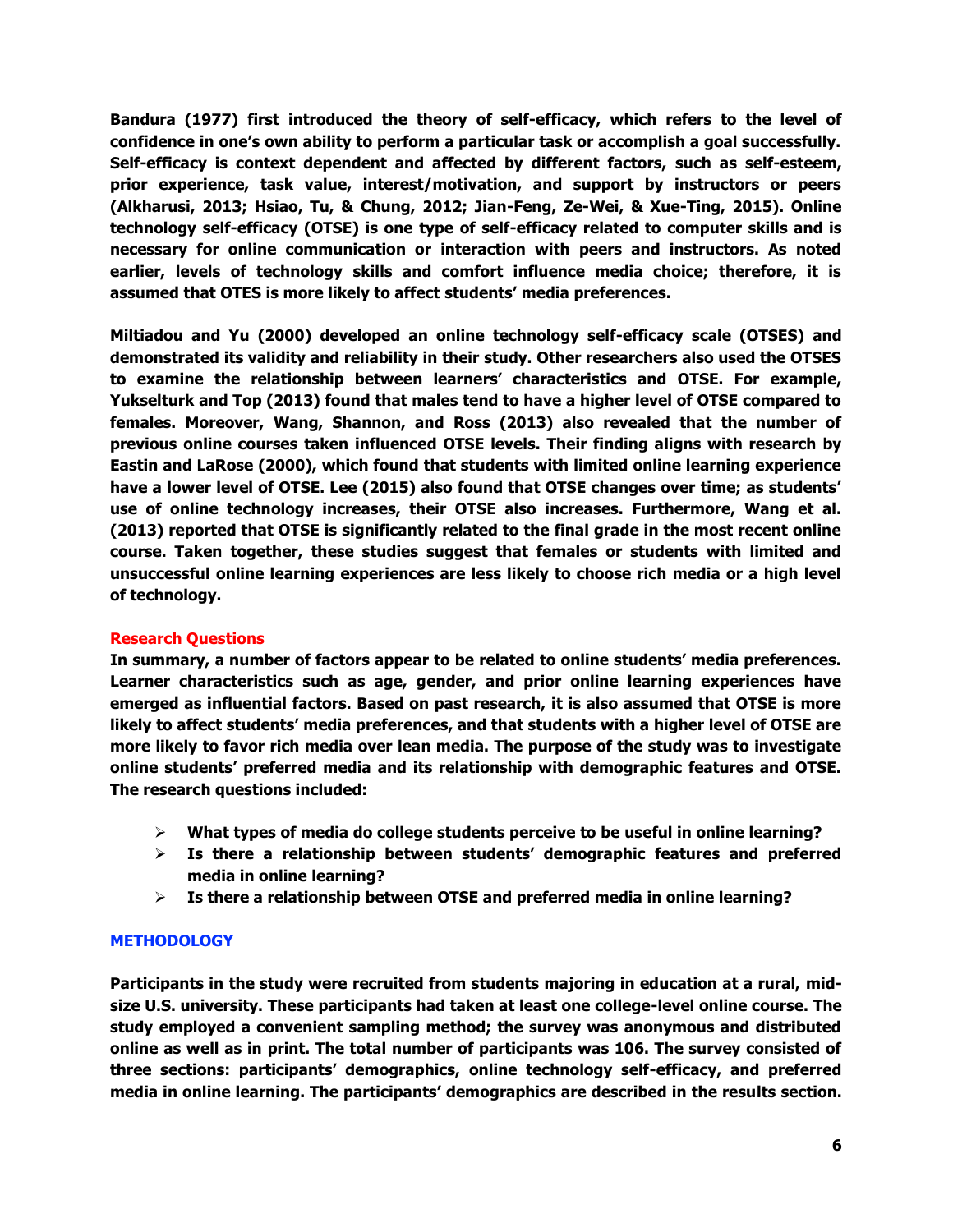**Instruments used for the other two sections are explained as follows.**

# **Online Technology Self-Efficacy Scale**

**The researcher examined an existing OTSE survey created by Miltiadou and Yu (2000) and added and deleted several items to reflect current technology. The revised survey consisted of 20 items in a four-point Likert scale: strongly agree, agree, disagree, and strongly disagree (see Appendix). The scale is expected to assess a variety of technology skills that are necessarily for online learning. In order to confirm the content validity, the researcher asked an expert in the field to examine each item. A sample college student was also asked to respond to the survey to test the clarity of written instructions and question items. Based on their suggestions, minor revision was made to a few items. Inter-item reliability was tested using SPSS, and Cronbach's alpha was .94. Factor analysis was also conducted to examine underlying components and factor loadings. The Kaiser Meyer-Olkin Measure test was above an acceptable value (.898) and Bartlett's Test of Sphericity also showed a significant level (p<.001). Factor loadings were higher than .45 on each item, which was at an acceptable level (Matsunaga, 2010). Therefore, all 20 items were included in the survey, and composite scores were used to assess OTSE.**

# **Preferred Media in Online Learning**

**In order to assess students' preferred media in online learning, the researcher identified 15 media based on a study by Zhao et al. (2009). In that study, the participants were all graduate students. However, in this study, the majority of participants were undergraduate students, and only a few students were in remote locations. Therefore, several items that did not apply to the current participants were dropped. Students were asked to respond to each item on a four-point Likert scale regarding their perceptions of media technologies: very useful, somewhat useful, not very useful, and not at all useful.**

## **RESULTS**

**The total number of participants was 106. About 87% of them were senior and junior and 76% were female. The median of the age group was 21 to 23. The number of online courses taken prior to Fall 2015 was sparse and the median was three, while 27% of students had taken more than six online courses. Over 70% of the participants received as in their most recent online courses.** 

## **Frequency Analysis for Preferred Media in Online Learning**

**Table 1 shows the frequency distribution of preferred media in online learning. Email, texting/instant messaging, and lectures notes and assignments posted on LMS were the three most useful media identified by participants; more than 80% of participants selected very useful. Online slide presentations with audio, online collaboration tools, and online videos were also perceived as useful media. Online discussion and chat groups and CDs/DVDs were rated the lowest among all media listed in the survey and only about 20 to 25 % of students found them very useful.**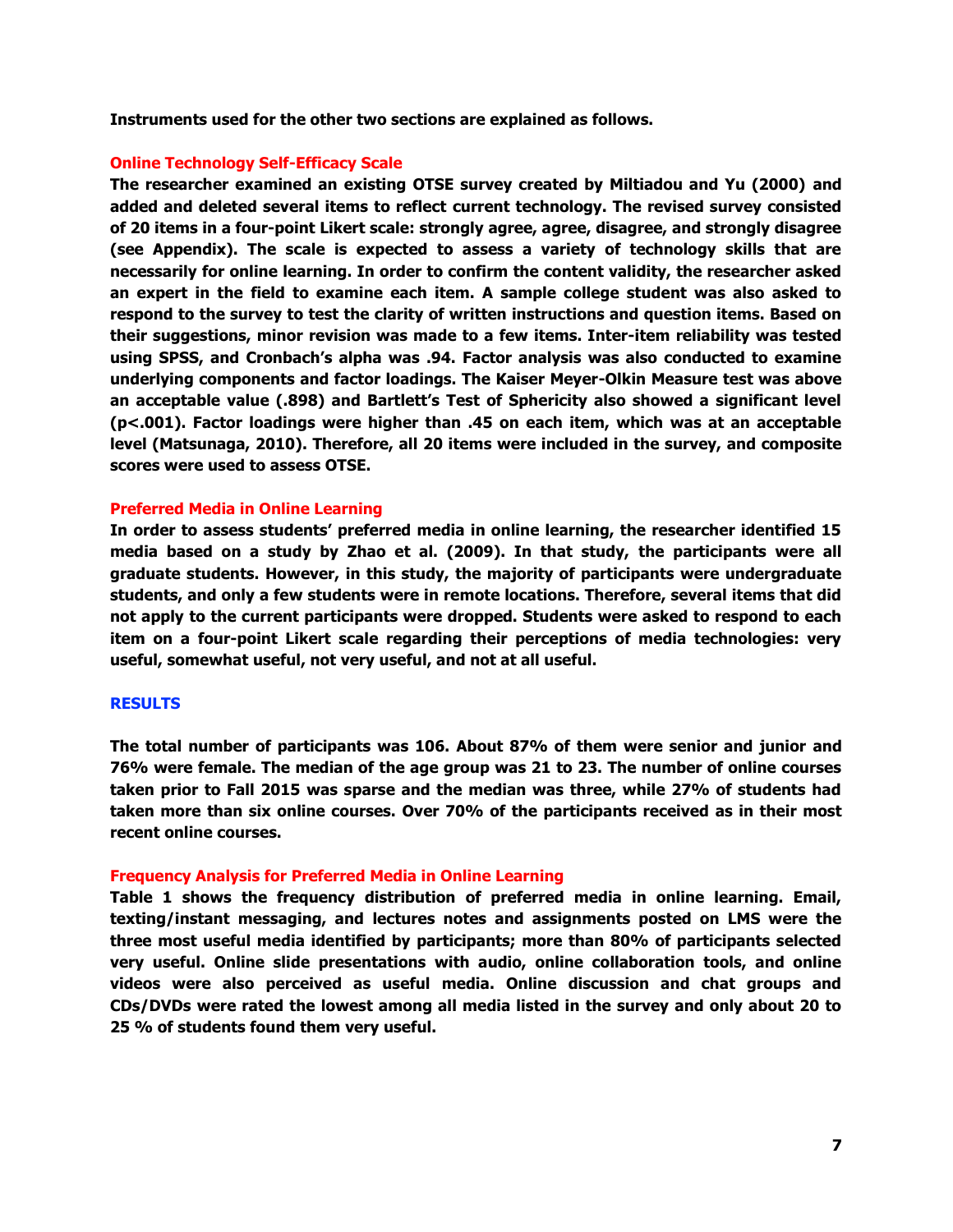|                                | <b>Very useful</b> | <b>Somewhat</b> | Not very  | Not at all |
|--------------------------------|--------------------|-----------------|-----------|------------|
|                                |                    | useful          | useful    | useful     |
| 1. Online lecture notes        | 82 (77.4)          | 24 (22.6)       | 0         | 0          |
| and assignments posted         |                    |                 |           |            |
| on LMS                         |                    |                 |           |            |
| 2. Online slide                | 70 (66.0)          | 35 (33.0)       | 1(.9)     | 0          |
| presentations with audio       |                    |                 |           |            |
| 3. Online slide                | 62 (58.5)          | 35 (33.0)       | 9(8.5)    | 0          |
| presentations with images      |                    |                 |           |            |
| and text only                  |                    |                 |           |            |
| 4. Online discussion           | 26 (24.5)          | 51 (48.1)       | 23(21.7)  | 6(5.7)     |
| groups (Discussion             |                    |                 |           |            |
| boards)                        |                    |                 |           |            |
| 5. Online chat groups          | 21(19.8)           | 54 (50.9)       | 28 (26.4) | 3(2.8)     |
| <b>6. Online collaboration</b> | 74 (69.8)          | 29 (27.4)       | 2(1.9)    | 1(.9)      |
| tools (Wiki, Google Docs       |                    |                 |           |            |
| etc.)                          |                    |                 |           |            |
| 7. Email                       | 86 (81.1)          | 19 (17.9)       | 1(.9)     | 0          |
| 8. Telephone/Voicemail         | 56 (52.8)          | 39 (36.8)       | 10(9.4)   | 1(.9)      |
| 9. Texting/Instant             | 87 (82.1)          | 17(16.0)        | 2(1.9)    | 0          |
| <b>Message</b>                 |                    |                 |           |            |
| 10. Online videos              | 77 (72.6)          | 29 (27.4)       | 0         | 0          |
| (Youtube, TED etc.)            |                    |                 |           |            |
| 11. CD or DVD                  | 28 (26.4)          | 51(48.1)        | 23(21.7)  | 2(1.9)     |
| 12. Social networking          | 37 (34.9)          | 51 (48.1)       | 14 (13.2) | 2(1.9)     |
| systems (Facebook etc.)        |                    |                 |           |            |
| 13. Internet-based live        | 38 (35.8)          | 50 (47.2)       | 15 (14.2) | 2(1.9)     |
| lecture using two-way          |                    |                 |           |            |
| video and audio                |                    |                 |           |            |
| 14. Internet-based live        | 28 (26.4)          | 61 (57.5)       | 15 (14.2) | 1 (.9)     |
| lecture using one-way          |                    |                 |           |            |
| video and two-way audio        |                    |                 |           |            |
| 15. Internet-based live        | 44 (41.5)          | 47 (44.3)       | 13 (12.3) | 1(.9)      |
| lecture using two-way          |                    |                 |           |            |
| audio with presentation        |                    |                 |           |            |
| slides.                        |                    |                 |           |            |

**Table 1. Frequency of Preferred Media in Online Learning**

**Note. Numbers in the parentheses show percentages.**

## **Kendall's Tau-b Correlation Analysis**

**The researcher treated the survey items as ordinal scales, and the collected data also failed to meet the normality assumption. Therefore, a Kendall's tau-b correlation analysis was conducted to determine the relationship between preferred media and demographics, and between preferred media and the revised OTES (see Table 2). Gender was significantly correlated with email (τb = .192, p = .048), telephone/voicemail (τb = .187, p<.046), and internet-based two-way video and audio (τb = .213, p =.022). Females perceived these three media more positively than males. GPA and recent online course grades were also negatively correlated with online slide presentations with images and text only (τb = -.535, p = .003 forGPA; τb = .535, p = .003 for recent online course grade). That is, students with lower grades felt online slide presentations with images and text to be more useful than those with higher grades. There were strong to moderate positive correlations between OTSE and**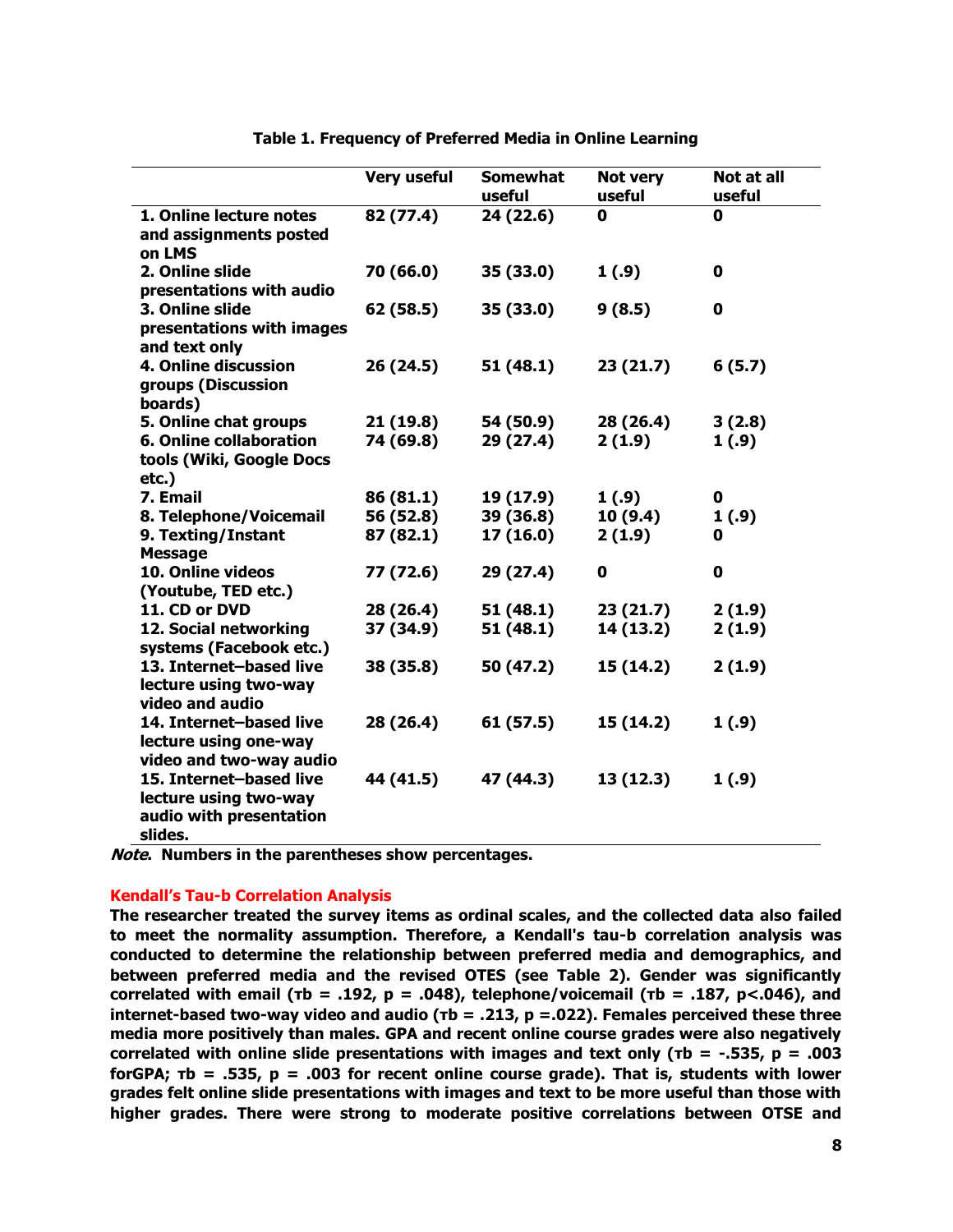**several types of media. Three types of media including online collaboration tools (τb = .258, p = .002), Internet based live lecture with two-way video and audio (τb = .277, p = .001), and Internet-based live lecture with one-way video and two-way audio (τb = .219, p = .008) were strongly correlated with OTSE. Online chat groups (τb = .206, p = .012) and socialnetworking systems (τb = .181, p = .030) were also moderately correlated with OTSE. The results indicate that students with higher level of OTSE perceived those five media more favorably than those with lower OTSE. Lastly, OTSE was not correlated with any of the demographic factors and prior online learning experiences in this study.**

|                                                                                        | Age        | <b>Gender</b> | N of<br>online<br>courses | Recent<br>online<br>grade | <b>OTSE</b> |
|----------------------------------------------------------------------------------------|------------|---------------|---------------------------|---------------------------|-------------|
| 1. Online lecture notes<br>and assignments posted<br>on LMS                            | .092       | .018          | .015                      | $-0.048$                  | .129        |
| 2. Online slide<br>presentations with audio                                            | .091       | .020          | $-062$                    | $-181$                    | .072        |
| 3. Online slide<br>presentations with images<br>and text only                          | $-.001$    | .118          | $-068$                    | $-199*$                   | .145        |
| 4. Online discussion<br>groups (Discussion<br>boards)                                  | <b>101</b> | .119          | $-085$                    | -.076                     | .086        |
| 5. Online chat groups                                                                  | .099       | .018          | $-112$                    | $-067$                    | $.206*$     |
| 6. Online collaboration<br>tools (Wiki, Google Doc<br>$etc.$ )                         | $-0.015$   | $-082$        | $-0.075$                  | .002                      | $.258**$    |
| 7. Email                                                                               | .033       | $.192*$       | .105                      | $-0.096$                  | .025        |
| 8. Telephone/Voicemail                                                                 | $-136$     | $.187*$       | $-0.016$                  | $-0.005$                  | $-0.58$     |
| 9. Texting/Instant<br><b>Message</b>                                                   | $-.071$    | .147          | .073                      | $-0.035$                  | .037        |
| 10. Online videos<br>(Youtube, TED etc.)                                               | .030       | $-042$        | $-106$                    | .023                      | .140        |
| 11. CD or DVD                                                                          | <b>116</b> | .006          | $-0.083$                  | $-0.085$                  | .010        |
| 12. Social networking<br>systems (Facebook etc.)                                       | .069       | .132          | .051                      | .050                      | $.181*$     |
| 13. Internet-based live<br>lecture using two-way<br>video and audio                    | -.067      | $.213*$       | .011                      | $-0.51$                   | $.277**$    |
| 14. Internet-based live<br>lecture using one-way<br>video and two-way audio            | $-0.014$   | .134          | $-064$                    | $-0.010$                  | .219**      |
| 15. Internet-based live<br>lecture using two-way<br>audio with presentation<br>slides. | $-0.087$   | .113          | $-0.034$                  | $-131$                    | .157        |

**Table 2. Results of Kendall's Tau-b Correlation Analysis**

**Note. \*p<.05, \*\*p<.01**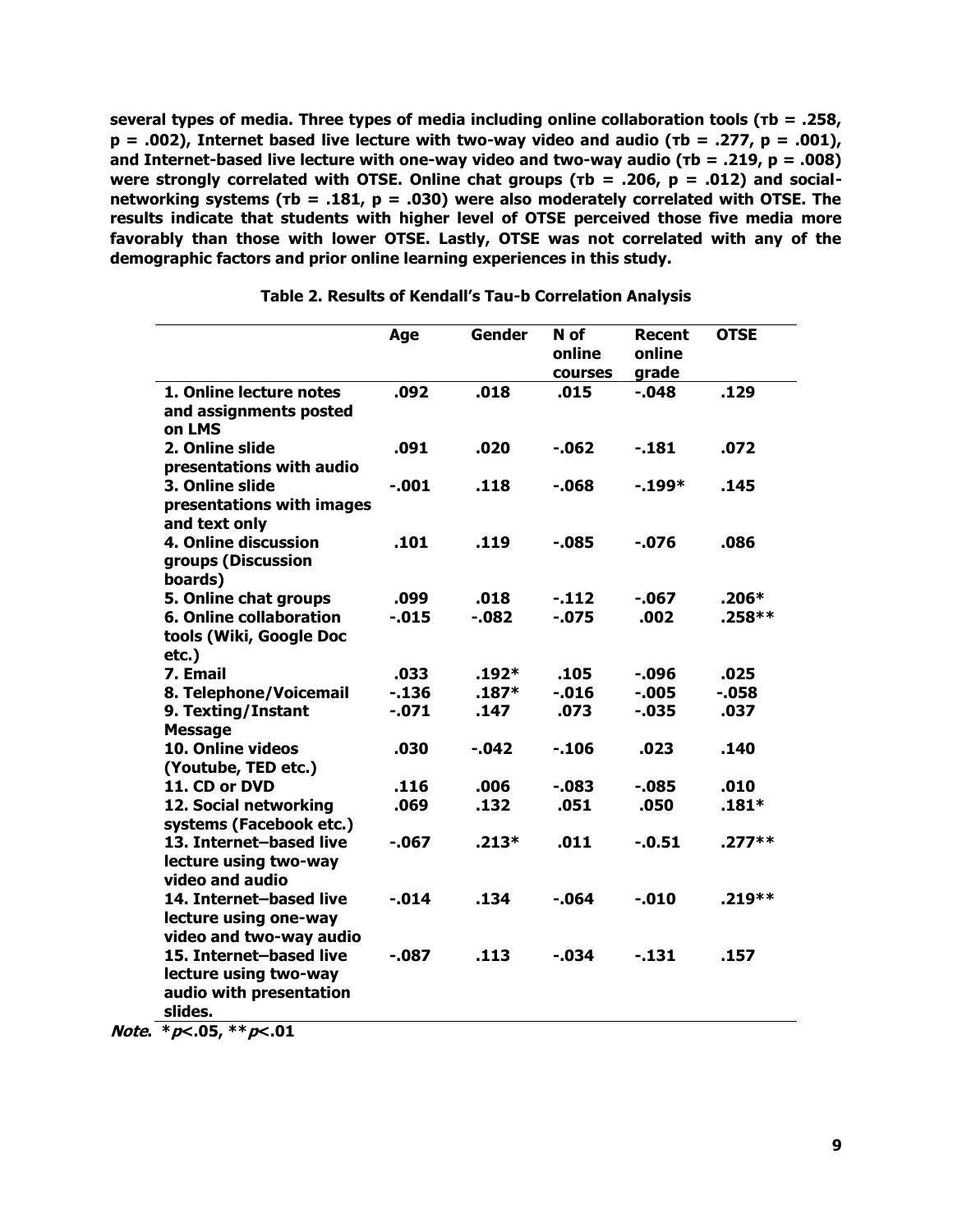#### **DISCUSSIONS**

#### **What Types of Media Do Students Perceive to be Useful in Online Learning?**

**As expected, all surveyed students perceived online lecture notes and assignments as useful. The result was consistent with a past study (Zhao et al., 2009). These are traditional methods of delivery for course materials in online learning. Even though a variety of new technologies are available, the study suggests that simple text documents and written instructions are still essential tools. Among email, text, and telephone/voice mail, students perceived telephone/voice mail to be the least useful. Aligning with a study by Frey, Yankelov, & Faul, (2003), online students prefer email and text because of their flexibility. Although social networking is popular among younger generation, the result showed that students perceived it to be less useful compared to other asynchronous media. The result may be linked to faculty's attitude; social media are not perceived as pedagogical tools (Manca & Ranieri, 2016). Also, students rated online videos much higher than CDs/DVDs. The results reflect the current student population; about 70% to 95% of undergraduate students in the U.S. own at least one smartphone or other type of mobile device (Chen & Denoyelles, 2013). Therefore, online videos may be more convenient and easier to access compared to CDs/DVDs.**

**Online discussion boards, online chat groups, online collaboration tools (e.g. Wiki, Google Docs) are used to promote interaction among peers. Of these three media, online collaboration tools were perceived to be the most useful. In alignment with Morris' study (2013), students did not perceive online discussion boards to be useful. Although both online collaboration tools and online discussion boards are asynchronous media, their purposes of use are different. For example, Google Docs is helpful when constructing a collaborative research paper, while online discussion boards are generally used for exchanging opinions on a topic assigned by the instructor. This indicates that online students prefer individual learning unless the assignment requires collaboration. Also, how discussion boards are used can vary with the instructor. Therefore, students' prior experience with discussion boards may have influenced the results. Students with negative or limited experiences may perceive discussion boards to be less useful than those who have used them for meaningful tasks or discussions. Further research is needed in this area.**

**In this study, three different types of Internet-based live lectures were compared. Internetlive lectures with two-way audio with slide presentations were rated the highest, followed by two-way video and audio and one-way video and two-way audio. One might expect that twoway video and audio would be the most preferred format because it is considered to be a richer medium than the other two formats. However, live video lectures are often interrupted due to bandwidth issues. Past research also shows that personality traits affect people's media choice (Hertel, Schroer, Batinic, & Naumann, 2008), therefore it is quite possible that shy or introvert students may not feel comfortable with being on live videos, which in fact can limit their participation. Thus, two-way video and audio may not always be necessary or the best option.** 

#### **Is There a Relationship Between Students' Demographics and Preferred Media?**

**Gender and recent online course grades were related to some of the media included in the survey. Females rated higher on email and telephone/voice mails than males did. This is consistent with a past study; females tend to use cell phones for social communication more frequently than males (Beaver, Knox, & Zusman, 2010). Therefore, it is expected that females also use these media for academic purposes more frequently. In addition, females perceived two-way video and audio to be useful more than males did. Online communication patterns between males and females are different. Females try to establish a sense of emotional closeness though online communication more often than males (Gougeon, 1998).**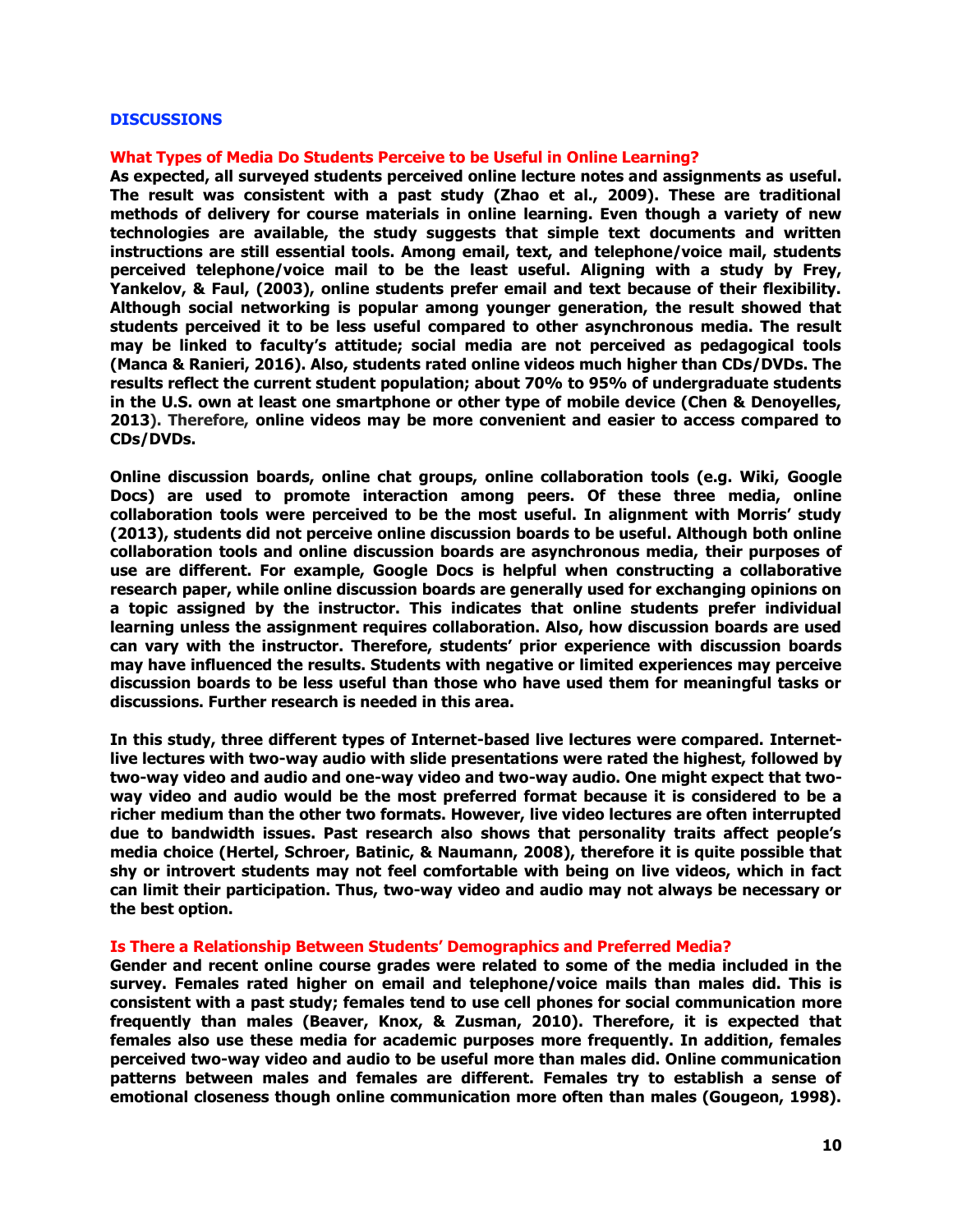**This may be why females tend to prefer a two-way video and audio format because it is closer to face-to face communication. Lastly, the results showed that students who received lower grades on the most recent online courses prefer online slide presentations with images and text only. This seems to align with Sweller's cognitive load theory (Blayney, Kalyuga, & Sweller, 2015). Overuse of multimedia including audio, images, and text can be distracting, which in turn slows down students' cognitive processes. Therefore, online instructors should use multimedia, only if that technology helps students better understand the content.**

#### **Is There a Relationship Between the Revised OTSE and Preferred Media?**

**Five types of media were significantly correlated with the revised OTSE. Those media are relatively new technologies, such as social network systems, online collaboration tools, and live video and audio lectures. Students with a higher level of OTSE perceived them more useful than those with a lower level of OTSE. In the survey, three types of Internet-based live lectures were listed. Two-way and one-way videos were negatively correlated with OTSE. This indicates that the use of video gives students with a lower OTSE additional complexity, such as learning how to operate the video feature and handling with technical problems; therefore, they prefer two-way audio with presentation slides. Moreover, there was a strong negative correlation between online collaboration tools and OTSE. Although more than 90% of the students perceived online collaboration tools as useful media, instructors should be aware that students with lower OTSE might need additional support when those tools are integrated into course activities.**

#### **CONCLUSION**

**The study identified several factors that influence students' media preferences and shed light on directions for future research. Consistent with earlier studies, online students did not necessary favor rich media over lean media. As expected, OTSE influenced students' preferences for rich media or a higher level of technology. Although gender differences were found in preferences for several media, they were not related to OTSE. The revised OTSE scale appears to be valid and reliable, yet the majority of participants in this study were education students at the same university; thus, further analysis with different groups of samples is recommended. In addition, this study did not examine students' prior experiences with each type of media in the online learning context. Future researchers may investigate to what extent students' past technology experiences affect their media preferences.**

## **BIODATA and CONTACT ADDRESSES of AUTHOR**



**Dr. Michiko KOBAYASHI is an Associate Professor of Education at Southern Utah University in the U.S. Dr. Kobayashi earned her Ph.D. in Instructional Design and Technology in 2006 and has been teaching preservice teachers for 11 years. Her specializations include distance education, K-12 technology integration, and second language acquisition. She is also interested in promoting global collaboration in K-16 classrooms to develop students' multicultural perspectives. Her current research focuses on students' attitudes towards group collaboration and interaction patterns in online learning.** 

**Dr. Michiko KOBAYASHI Teacher Education & Family Development, College of Education & Human Development Southern Utah University, 351 W University Blvd, Cedar City, USA Phone: 435-865-8535 E-mail: kobayashi@suu.edu**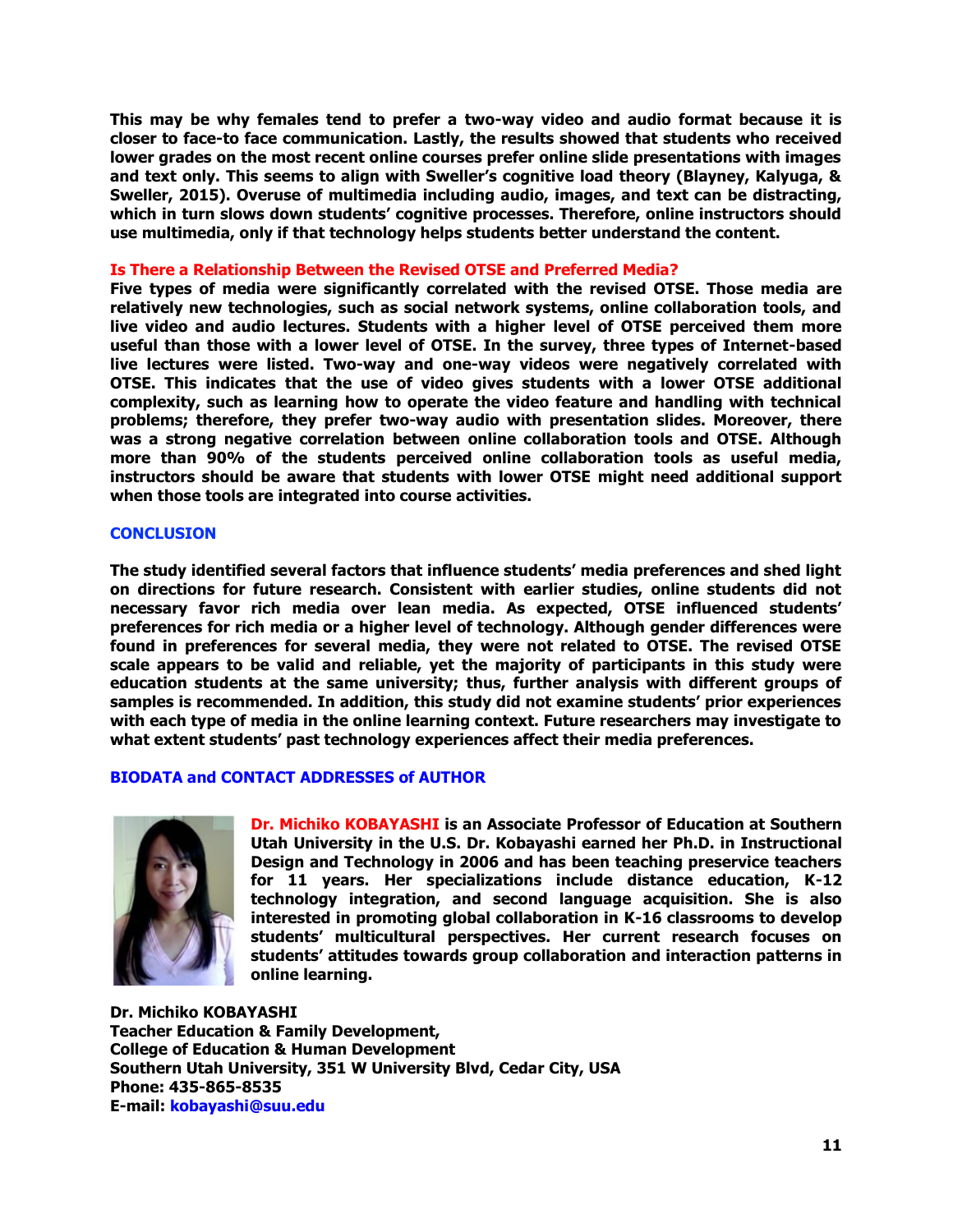#### **REFERENCES**

- **Alkharusi, H. M. (2013). The impact of students' perceptions of assessment tasks on selfefficacy and perception of task value: A path analysis. Social Behavior & Personality: An International Journal, 41(10), 1681-1692.**
- **Bandura, A. (1977). Self-efficacy: toward a unifying theory of behavioral change. Psychological review, 84(2), 191.**
- **Beaver, T., Knox, D., & Zusman, M. E. (2010). "Hold the Phone!": Cell phone use and partner reaction among university students. College Student Journal, 44(3), 629-632.**
- **Blayney, P., Kalyuga, S., & Sweller, J. (2015). Using cognitive load theory to tailor instruction to levels of accounting students' expertise. Journal osf Educational Technology & Society, 18(4), 199-210.**
- **Brown, S.A. (2012). Seeing Web 2.0 in context: A study of academic perceptions. The Internet and Higher Education, 15(1), 50–57.**
- **Caspi, A., & Gorsky, P. (2005). Instructional media choice: Factors affecting the preferences of distance education coordinators. Journal of Educational Multimedia and Hypermedia, 14(2), 169.**
- **Chen, B., & Denoyelles, A. (2013). Exploring students' mobile learning practices in higher education. Educause Review Online. Retrieved from http://www. educause. edu/ero/article/exploring-students-mobile-learning-practices-higher-education.**
- **Cole, A. W. (2016). Testing the impact of student preference for face-to-face communication on online course satisfaction. Western Journal of Communication, 1-19.**
- **Daft, R. L., & Lengel, R. H. (1984). Information richness: A new approach to managerial behavior and organizational design. In B.M. Staw & L.L. Cummings (Eds.) Research in organizational behaviors (pp. 191-233). Greenwich: JAI Press.**
- **Daft, R. L., & Lengel, R. H. (1986). Organizational information requirements, media richness and structural design. Management science, 32(5), 554-571.**
- **Daft, R. L., & Trevino, L. K. (1987). Message equivocality, media selection, and manager performance: Implications for information support systems. MIS Quarterly, 11, 355- 366.**
- **Eastin, M.S., & LaRose, R. (2000). Internet self-efficacy and the psychology of the digital divide. Journal of Computer-Mediated Communication, 6(1). doi: 10.1111/j.10836101.2000.tb00110.x**
- **Frey, A., Yankelov, P., &Faul, A. (2003). Student perceptions of Web-assisted teaching strategies. Journal of Social Work Education, 39, 443-457.**
- **Gougeon, T. D. (November, 1998). Gender Sensitive Instruction: A Distance Education Issue. Paper presented at the Annual Meeting of the American Association for Adult and Continuing Education, Phoenix, AZ.**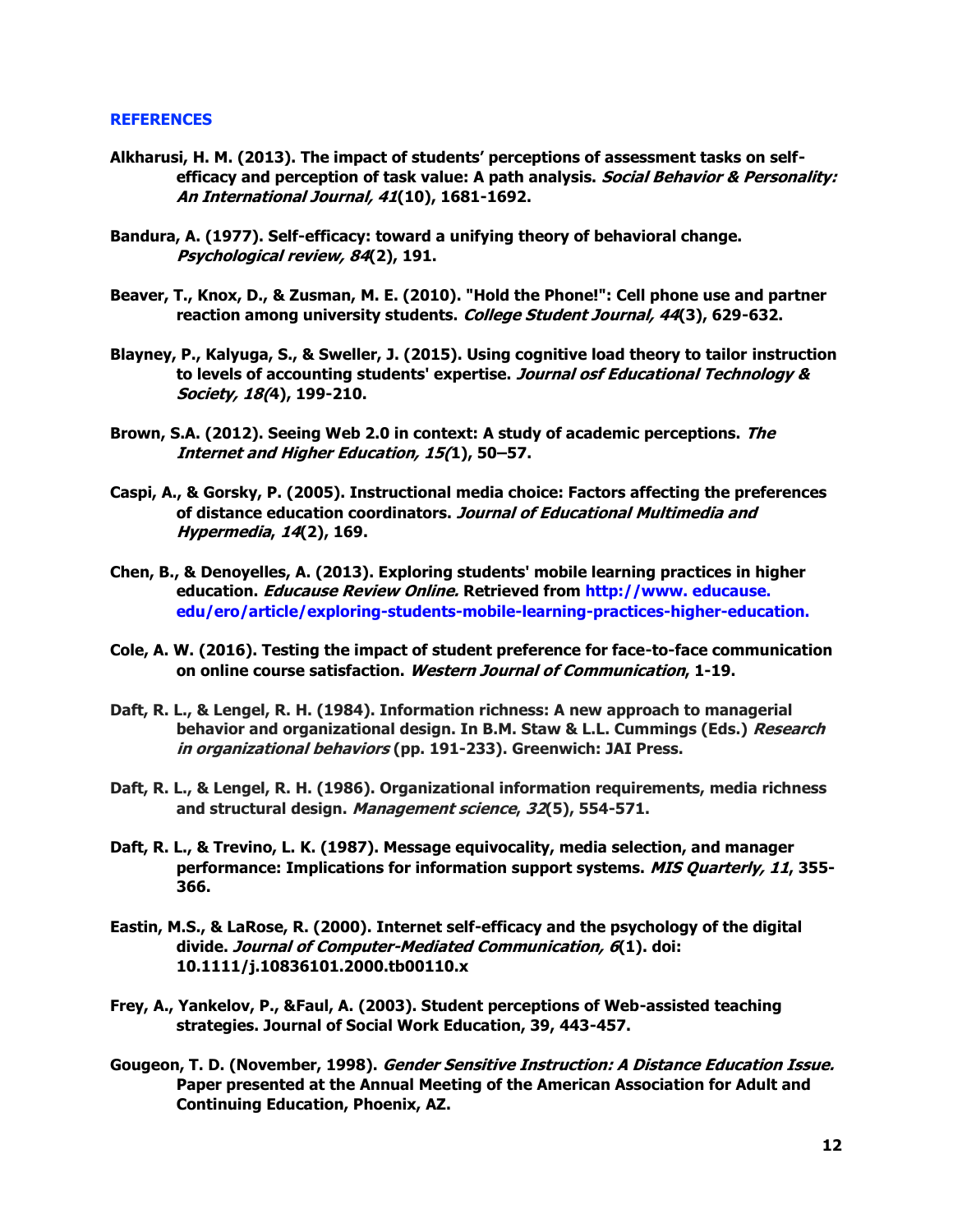- **Havice, P. A., Davis, T. T., Foxx, K. W., & Havice, W. L. (2010). The impact of rich media presentations on a distributed learning environment, engagement and satisfaction of undergraduate students. Quarterly Review of Distance Education, 11(1), 53-58.**
- **Hertel, G., Schroer, J., Batinic, B., & Naumann, S. (2008). Do shy people prefer to send email? Personality effects on communication media preferences in threatening and nonthreatening situations. Social Psychology, 39(4), 231-243.**
- **Hsiao, H., Tu, Y., & Chung, H. (2012). Perceived social supports, computer self-efficacy, and use among high school students. Turkish Online Journal of Educational Technology, 11(2), 167-177.**
- **Jelfs, A., & Richardson, J. E. (2013). The use of digital technologies across the adult life span in distance education. British Journal of Educational Technology, 44(2), 338-351. doi:10.1111/j.1467-8535.2012.01308.x**
- **Jian-Feng, T., Ze-Wei, M., & Xue-Ting, L. (2015). Global self-esteem mediates the effects of general-self-efficacy on Chinese undergraduates' genera; procrastination. Social Behavior & Personality: An International Journal, 43(8), 1265-1271. doi:10.2224/sbp.2015.43.8.1265**
- **Kaiser, L. M. (2011). Generational differences in preference for interactivity. Dissertation Abstracts International Section A, 72, 1570.**
- **King, R. C., & Xia, W.D. (1997). Media appropriateness: Effects of experience on communication media choice. Decision Sciences, 28(4), 877-910.**
- **Lee, C. (2015). Changes in self-efficacy and task value in online learning. Distance Education, 36(1), 59-79.**
- **Lightfoot, J. M. (2009). Student communication preferences in a technology-enhanced learning environment. International Journal Of Instructional Media, 36(1), 9-20.**
- **Manca, S., & Ranieri, M. (2016). "Yes for sharing, no for teaching!": Social media in academic practices. Internet & Higher Education, 2963-74. doi:10.1016/j.iheduc.2015.12.004**
- **Matsunaga, M. (2010). How to Factor-Analyze Your Data Right: Do's, Don'ts, and How-To's. International Journal of Psychological Research, 3(1), 97-110.**
- **Miltiadou, M., & Yu, C. H. (2000). Validation of the Online Technologies Self-Efficacy Scale (OTSES). Retrieved from ERIC database. (ED445672)**
- **Morris, O. (2013). Faculty choice and student perception of web-based technologies for interaction in online economics courses. Dissertation Abstracts International Section A,74.**
- **Sadik, A. (2015). Students' preferences for types of video lectures: Lecture capture vs. screencasting recordings. International Journal of E-Learning & Distance Education, 30(2).**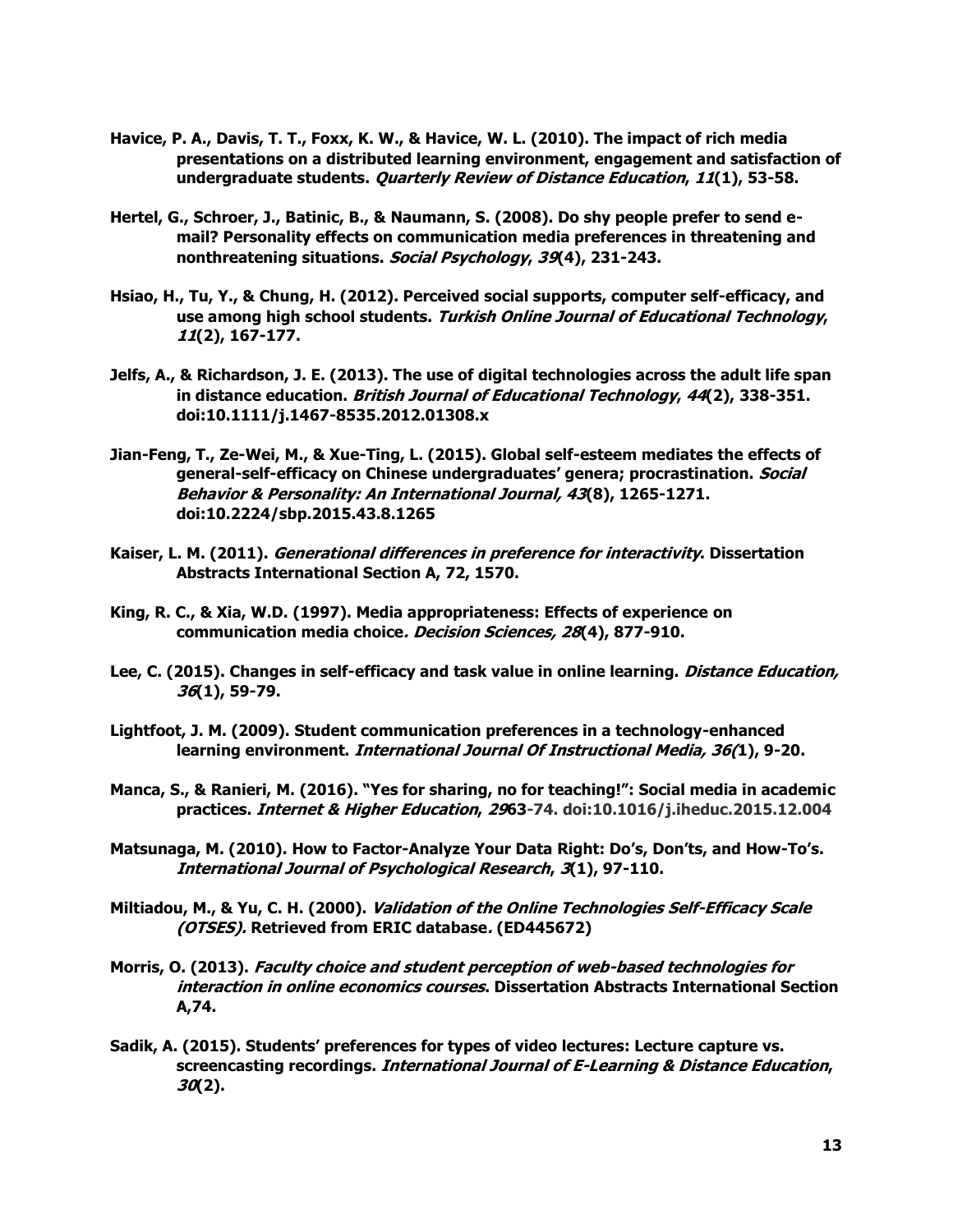- **Thoms, B., & Eryilmaz, E. (2014). How media choice affects learner interactions in distance learning classes. Computers & Education, 75112-126. doi:10.1016/j.compedu.2014.02.002**
- **Wang, C., Shannon, D. M., & Ross, M. E. (2013). Students' characteristics, self-regulated learning, technology self-efficacy, and course outcomes in online learning. Distance Education, 34(3), 302-323.**
- **Yukselturk, E., & Top, E. (2013). Exploring the link among entry characteristics, participation behaviors and course outcomes of online learners: An examination of learner profile using cluster analysis. British Journal of Educational Technology, 44(5), 716-728. doi:10.1111/j.1467-8535.2012.01339.x**
- **Zhao, J. J., Alexander, M. W., Perreault, H., Waldman, L., & Truell, A. D. (2009). Faculty and student use of technologies, user productivity, and user preference in distance education. Journal of Education for Business, 84(4), 206-212.**